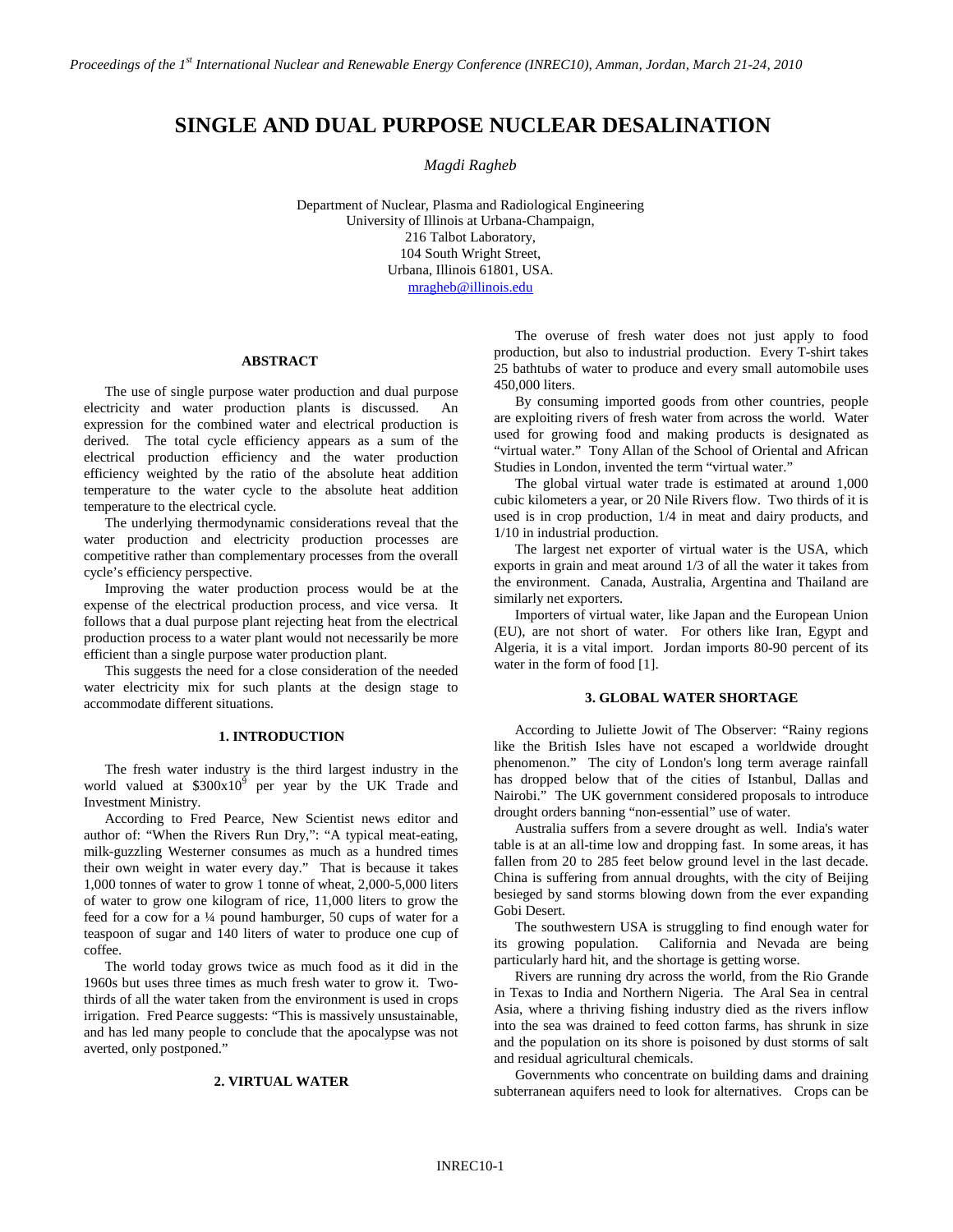grown with a quarter of the water currently used using methods such as drip irrigation and the lining of waterways to avert water seepage. Most people do not pay an economic price for water because government subsidies keep prices artificially low. Without a price incentive, they would not cut back on their usage.

The world's water pipes are crumbling where much of the water supply leaks into the ground before reaching the consumers necessitating repair and replacement.

## **4. FRESH WATER TRADE**

There are countries that have an over-abundance of water with opportunities for sale to other countries. Canada has the same amount of water as China, but just 2.3 percent of its population. Brazil has far less need of its water than many of its neighbors. As the value of water rises, countries like these could consider exporting their spare reserves to those more in need and willing to pay. Pipelines are springing up, connecting states and countries. Tankers may in the future transport water across the sea as often as they do petroleum. The shaping and tugging icebergs from Antarctica to desert areas of the Middle East has been considered. Fresh water is on the move across the globe.

Turkey exports water to Israel and Cyprus in large floating balloons that can hold up to five million gallons of water. Singapore buys 10 percent of its water from private sector suppliers who have built desalination plants in order to reduce its reliance on Malaysia. Companies in Scandinavia are investigating the ways in which they can profit from their watery landscapes, such as one company that is considering the shipping of the equivalent of 1,000 Olympic swimming pools of water to Iran per day.

#### **5. THE DESALINATION ALTERNATIVE**

In Southern Europe and other arid regions of the world, alternatives, such as desalination, are set for sustainable growth. Southern Spain's Andalucía, one of Europe's most arid regions, is also the continent's most productive agricultural area. Intensive irrigation has seriously depleted its fresh water resources. The city of Almeria collects and recycles all of its water, using it for agriculture. The newly created "Programa Agua" will supply desalinization facilities all along the Mediterranean coast.

This is an alternative that has long been considered too expensive, but that state of affairs is changing. Large amounts of power are needed to drive the pumps and the unit costs are coming down.

The traditional players have been in the Middle East, such as Saudi Arabia, Kuwait, Dubai, and island communities. Malta and the Canaries Islands have been using desalination for 4-5 decades because it has been their only source of water. Big cities are beginning to consider it seriously. The city of Perth in Australia has given the go-ahead for a large desalination plant.

New water quality standards are being put in place in countries such as China and India, which will drive major new investments in fresh water production, infrastructure, treatment and purification.

#### **6. JUSTIFICATION**

Single purpose water production plants and dual purpose electrical and fresh water production plants using nuclear, wind, solar or fossil sources could augment the available water supplies in arid regions of the world adjacent to sea shores, whenever long distance conveyance of water is not possible, for engineering, economical, or political reasons. Fresh water is increasingly conceived as the most precious global resource for this century, ahead of petroleum, minerals and forests [2].

As the world's population grows, the strain on the constant fresh water supply is increasing creating sources of conflict that can be avoided through supply augmentation, in addition to reuse and conservation.

The need for fresh water is accentuated by the increasing salinization problems in irrigated regions of the world, turning fertile agricultural land into salty deserts. The produced electricity would be used for the pumping of drainage water and reducing the height of the water table below the critical depth of two meters, reducing the salinity level and providing increased water development.

Along sea shores hydrogen can be produced through high temperature water electrolysis to be pumped inland providing electricity from fuel cells and concurrently fresh water from the process [3. 4].

In the arid regions of the world, electrical production plants can be used inland for the treatment of brackish underground water supplies using electro dialysis or reverse osmosis. Along sea shores, distillation methods can be used for the production of large amounts of fresh water to be used locally or to be pumped inland.

Under consideration, dual purpose plants are favored on the tacit assumption that it may be advantageous to be use the heat rejection from the electrical production process as a source of lower grade heat to the desalination process [5]. After all, the desalination process requires low temperature operation to avoid precipitation of salts at high temperature leading to fouling and scaling of the heat transfer surfaces, as well as clogging of the piping.

The dual electricity and fresh water production approach faces the hurdle of producing large blocks of electrical power to relatively small grids that could not accommodate them, and to locations where fresh water supplies are needed more urgently than electrical supplies [6-8]. The use of agro industrial complexes has been suggested as a means of using the large blocks of electrical power produced by the dual purpose plants [9]. The alternative of single purpose plants producing primarily fresh water with a smaller electrical component satisfying the plant and local needs is considered here/

#### **7. THERMODYNAMIC CONSIDERATIONS**

Let us consider the absolute temperature  $T = 273 + {}^{o}C$  against entropy S diagram modeling a heat addition  $Q<sub>A</sub>$  to an electrical production model producing electrical energy in the amount (Fig.  $1$ ).

$$
W_E = (T_1 - T_2) \Delta S \tag{1}
$$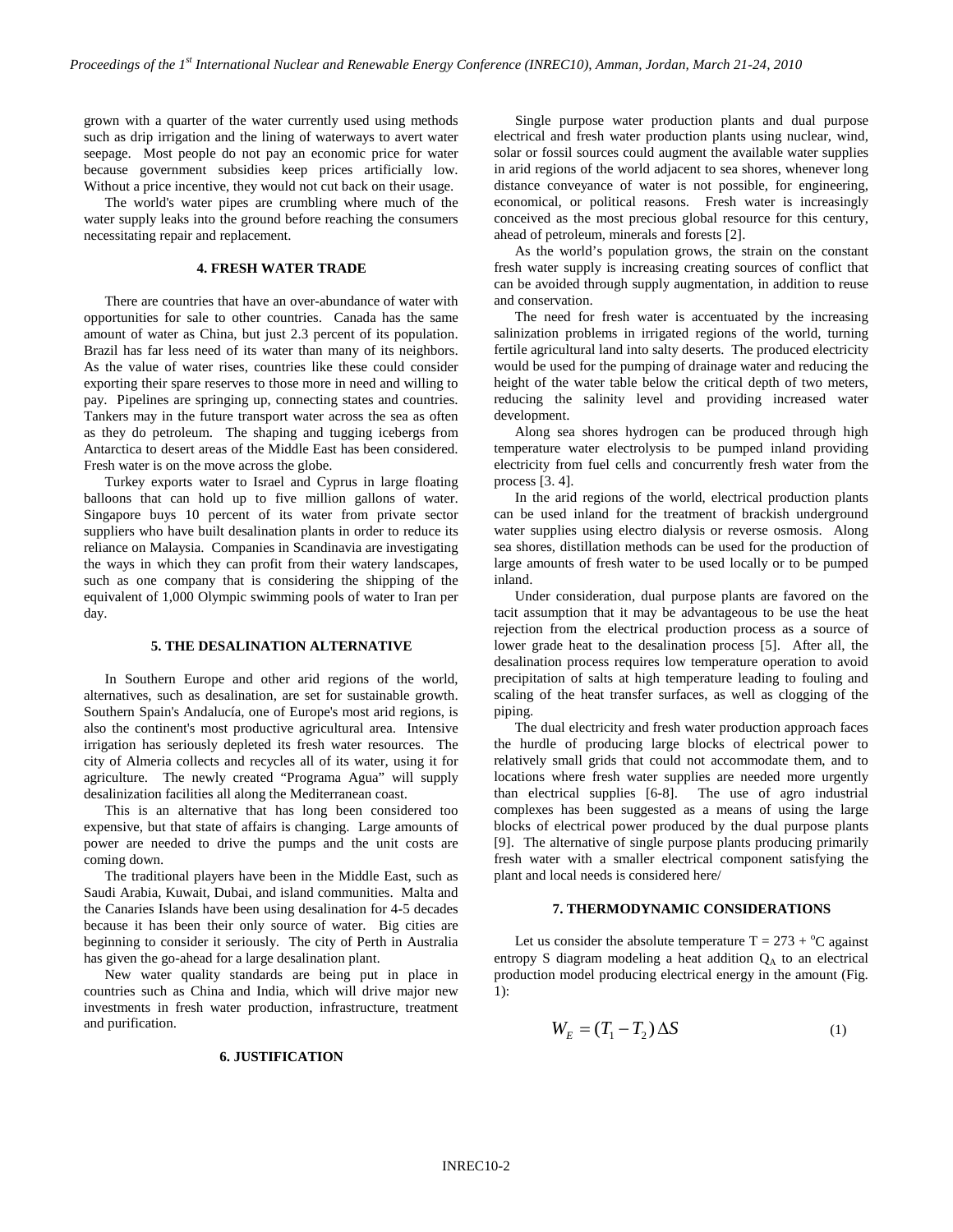where:

 $T_1$  is the heat addition temperature,

 $T_2$  is the heat rejection temperature to the water cycle,

∆S is the change in entropy.

Consider that the electrical cycle rejects its heat QR' to a water production cycle at the temperature  $T_2$ .

The work done in the water cycle would be:

$$
W_W = (T_2 - T_0) \Delta S \tag{2}
$$

where:

 $T_0$  is the heat rejection temperature to the environment.

The combined electrical and water production cycle has a total work as:

$$
W_{\text{Total}} = W_E + W_W
$$
  
=  $(T_1 - T_2) \Delta S + (T_2 - T_0) \Delta S$  (3)  
=  $(T_1 - T_0) \Delta S$ 

The heat addition to the cycle is:

$$
Q_A = T_1 \Delta S \tag{4}
$$

The heat rejection from the combined cycle is:

$$
Q_R = T_0 \Delta S \tag{5}
$$

The heat rejection from the electrical cycle to the water cycle can be expressed as:

$$
Q_{R'} = T_2 \Delta S \tag{6}
$$

Expressions for the total cycle efficiency, electrical cycle efficiency and the water cycle efficiency can be written. The total efficiency is:

$$
\eta_{\text{Total}} = \frac{W_{\text{Total}}}{Q_{A}} = \frac{(T_{1} - T_{0}) \Delta S}{T_{1} \Delta S} = \frac{(T_{1} - T_{0})}{T_{1}} \tag{7}
$$

The electrical cycle efficiency is:

$$
\eta_E = \frac{W_E}{Q_A} = \frac{(T_1 - T_2)\Delta S}{T_1 \Delta S} = \frac{(T_1 - T_2)}{T_1}
$$
(8)

The water cycle efficiency is:

$$
\eta_{W} = \frac{W_{W}}{Q_{R'}} = \frac{(T_2 - T_0)\,\Delta S}{T_2\,\Delta S} = \frac{(T_2 - T_0)}{T_2} \tag{9}
$$

The goal is to find the relationship between the three cycle efficiencies. Starting from Eqn. 7 and substituting from Eqn. 3 one gets:

$$
\eta_{\text{Total}} = \frac{W_{\text{Total}}}{Q_{A}} = \frac{(T_{1} - T_{2})\,\Delta S + (T_{2} - T_{0})\,\Delta S}{T_{1}\,\Delta S} = \frac{(T_{1} - T_{0})}{T_{1}}
$$

This can be rewritten as:

$$
\eta_{\text{Total}} = \frac{(T_1 - T_2) + (T_2 - T_0)}{T_1}
$$
\n
$$
= \frac{(T_1 - T_2)}{T_1} + \frac{T_2}{T_1} \frac{(T_2 - T_0)}{T_2}, \forall T_2 \neq 0
$$
\n(10)

Substituting from Eqns. 8 and 9 yields:

$$
\eta_{\text{Total}} = \eta_E + \frac{T_2}{T_1} \eta_W
$$
  
= 
$$
\eta_E + r \eta_W
$$
 (11)

where: 
$$
r = \frac{T_2}{T_1}.
$$

This suggests that the combined cycle efficiency is equal to the electrical cycle efficiency plus the water cycle efficiency weighed by the factor r which the ratio of the temperature at which the temperature at which heat is added to the water cycle  $T_2$ to the temperature at which the heat is added to the electrical cycle  $T<sub>1</sub>$ 

Table 1 and Fig. 2 show the variation of the water, electricity and overall efficiencies for different transition temperatures.

## **8. LIMITING CASES**

The r factor can vary over the range:

$$
\frac{T_0}{T_1} < r < 1\tag{11}
$$

Since  $T_2$  varies from an upper limit of  $T_1$  to a lower limit of  $T_0$ , the upper limit of r is unity, and its lower limit is equal to the ratio of the temperature of heat rejection to the environment  $T_0$  to the heat input to the cycle  $T_1$ .

This suggests a range of choices in terms of the relative magnitudes of the water production and electricity production processes. Their extreme cases lead to exclusive water production or exclusive electricity production processes.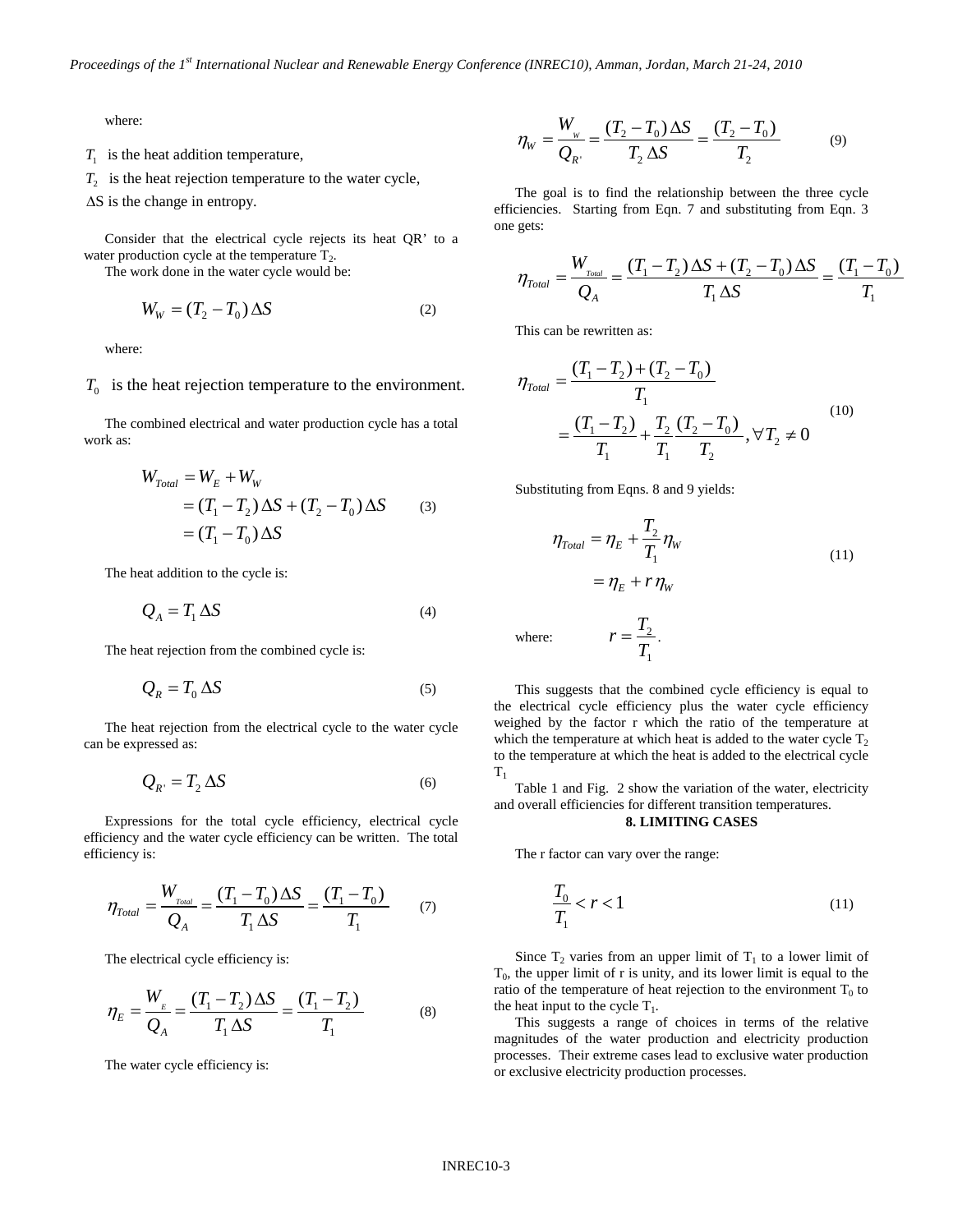| Transition<br>Temperature<br>$T_2[K]$ | Water Efficiency<br>$\eta_{_W}$ | Electrical<br>Efficiency<br>$\eta_{E} =$ |       | <b>Total Efficiency</b><br>$\eta_{\scriptscriptstyle Total}$ |
|---------------------------------------|---------------------------------|------------------------------------------|-------|--------------------------------------------------------------|
| 293                                   | 0.000                           | 0.506                                    | 0.494 | 0.506                                                        |
| 343                                   | 0.146                           | 0.422                                    | 0.578 | 0.506                                                        |
| 393                                   | 0.254                           | 0.337                                    | 0.663 | 0.506                                                        |
| 443                                   | 0.339                           | 0.253                                    | 0.747 | 0.506                                                        |
| 493                                   | 0.406                           | 0.169                                    | 0.831 | 0.506                                                        |
| 543                                   | 0.460                           | 0.084                                    | 0.916 | 0.506                                                        |
| 593                                   | 0.506                           | 0.000                                    | 1.000 | 0.506                                                        |

Table 1. Variation of the water, electricity and overall efficiencies for different transition temperatures,  $T_2$ .  $T_0 = 273 + 20 = 293$  K,  $T_1 =$  $273 + 320 = 593$  K.





Figure 1. Single and dual purpose desalination plants Carnot Cycle efficiencies absolute temperature T versus entropy S diagram.

Figure 2. Water, electrical and total efficiencies and factor r as a function of the transition temperature  $T_2$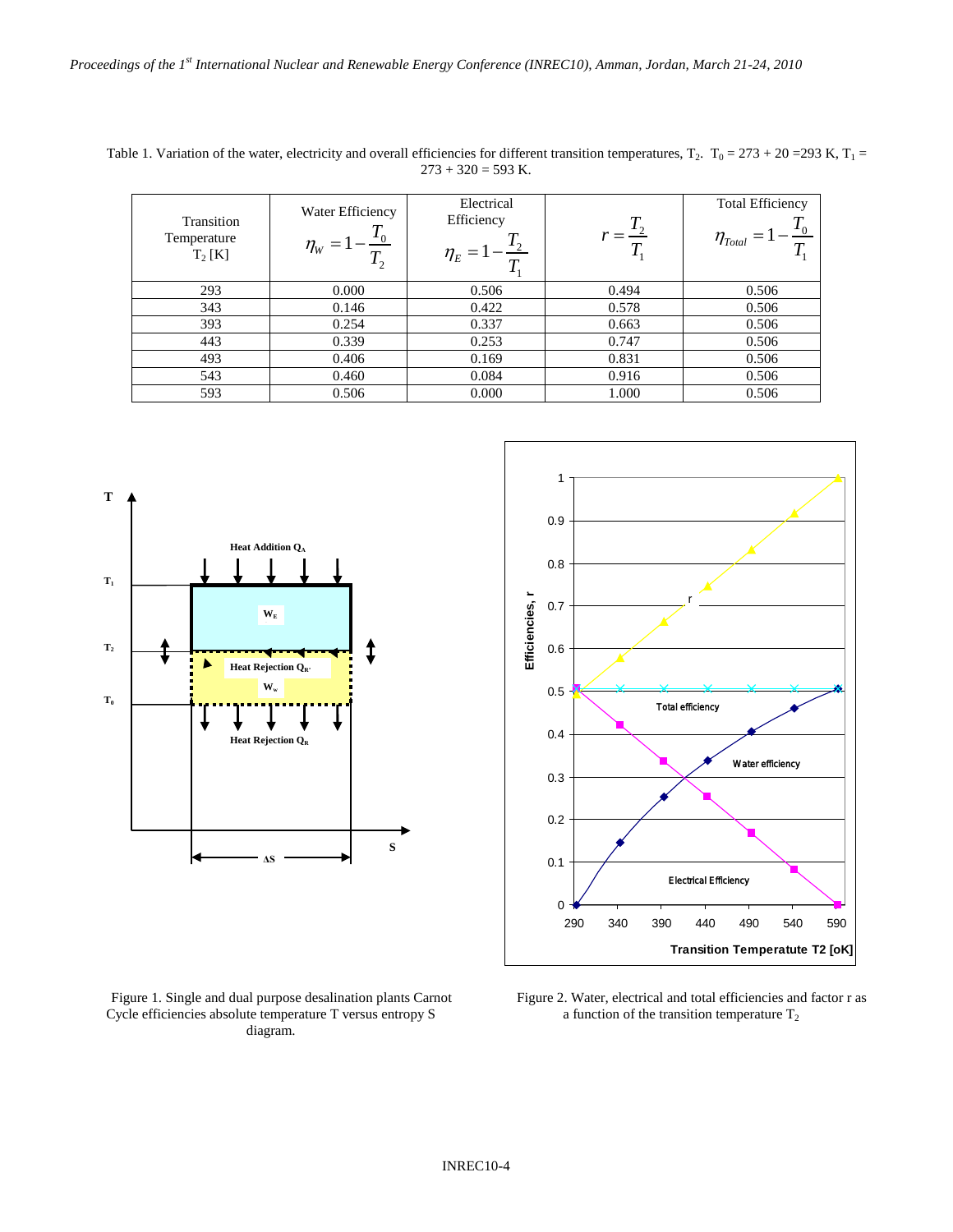In practice, operation will be at some intermediate value. However it can be noticed that the water production and electrical production processes are competitive rather than complementary. If one decides to produce a higher proportion of water, it is at the expense in terms of energy expenditure of the electrical process, and vice versa.

## **9. SINGLE PURPOSE WATER CYCLE**

Taking the limit where  $r = 1$  and consequently  $T_1 = T_2$  yields by substitution in Eqn. 10 and comparison with Eqn. 9:

$$
\eta_{\text{Total}} = \frac{(T_2 - T_2)}{T_2} + \frac{T_2}{T_2} \frac{(T_2 - T_0)}{T_2}
$$
\n
$$
= \frac{(T_2 - T_0)}{T_2}, \forall T_2 \neq 0 \tag{12}
$$
\n
$$
= \eta_w
$$

This suggests a single purpose water production process.

#### **10. SINGLE PURPOSE ELECTRICAL CYCLE**

Taking the limit where  $T_2 = T_0$  and consequently  $r = T_0 / T_1$ yields by substitution in Eqn. 10 and comparison with Eqn. 8:

$$
\eta_{\text{Total}} = \frac{(T_1 - T_2)}{T_1} + \frac{T_2}{T_1} \frac{(T_2 - T_2)}{T_2}
$$
\n
$$
= \frac{(T_1 - T_2)}{T_1}, \forall T_2 \neq 0 \tag{13}
$$
\n
$$
= \eta_E
$$

This suggests a single purpose electricity production process.

## **11. WATER AND ELECTRICITY MIX**

An attempt at a closer examination of the fresh water and electricity production mix under different situations is tried.

Using Eqns. 1, 2, the water to electricity work ratio can be expressed as:

$$
WE = \frac{W_w}{W_E} = \frac{(T_2 - T_0)\Delta S}{(T_1 - T_2)\Delta S} = \frac{(T_2 - T_0)}{(T_1 - T_2)}, \forall \Delta S \neq 0
$$

Dividing into T1 and using the definition of r, yields:

$$
WE = \frac{\left(\frac{T_2}{T_1} - \frac{T_0}{T_1}\right)}{\left(1 - \frac{T_2}{T_1}\right)} = \frac{r - \frac{T_0}{T_1}}{1 - r}
$$
(14)

1  $r = \frac{T_2}{T_1}$ .

where:  $r = \frac{r_2}{r_1}$ 

Table 2 and Fig. 3 show values of the water to electricity production ratio WE as a function of r.

Similarly define the electricity to water production ratio is:

$$
EW = \frac{W_E}{W_W} = \frac{(T_1 - T_2)\Delta S}{(T_2 - T_0)\Delta S} = \frac{(T_1 - T_2)}{(T_2 - T_0)}, \forall \Delta S \neq 0
$$

$$
EW = \frac{(1 - \frac{I_2}{T_1})}{(\frac{T_2}{T_1} - \frac{T_0}{T_1})} = \frac{1 - r}{r - \frac{T_0}{T_1}} = \frac{1}{WE}
$$
(15)

Table 3 and Fig. 4 show values of the electricity to water production ratio as a function of r.

Two limiting conditions can be noticed here.

 $\tau$ 

If  $T_2 = T_1$ ,  $r = 1$ , then EW = 0 for a dedicated water generation process.

On the other hand if  $T_2 = T_0$ , WE = 0 for a dedicated electrical production process.

It can be observed that the water to electricity ratio WE increases abruptly as  $T_2$  approaches  $T_1$ , or as r approaches unity, corresponding to a situation of a single purpose plant that primarily produces fresh water.

A low value of  $T_0/T_1$  implies a plant operating at fairly low temperature, whereas a large value of  $T_0/T_1$  corresponds to a plant operating at high temperature.

Since the rejection temperature  $T_0$  is fixed by environmental considerations, a limitation exists on the freedom of increasing  $T_1$ . To increase the water to electricity ratio WE for a given heat addition temperature  $T_1$ , one must increase  $T_2$ , up to the point where  $r = T_2 / T_1$  approaches unity. For instance, at a dedicated plant producing primarily water with  $T_0 / T_1 = 0.25$  the water to electricity production ratio WE can reach a value of 74 when  $r =$ 0.99.

## **11. DISCUSSION**

The thermodynamic analysis shows that it is not necessary to consider dual purpose desalination plants solely based on the intuitive notion that such an approach would be thermodynamically efficient through using the waste heat rejection from plants primarily designed to produce electricity and conveniently attaching to their back end water desalination plants. Instead, the plant must be designed according to the relative needs of water to electricity.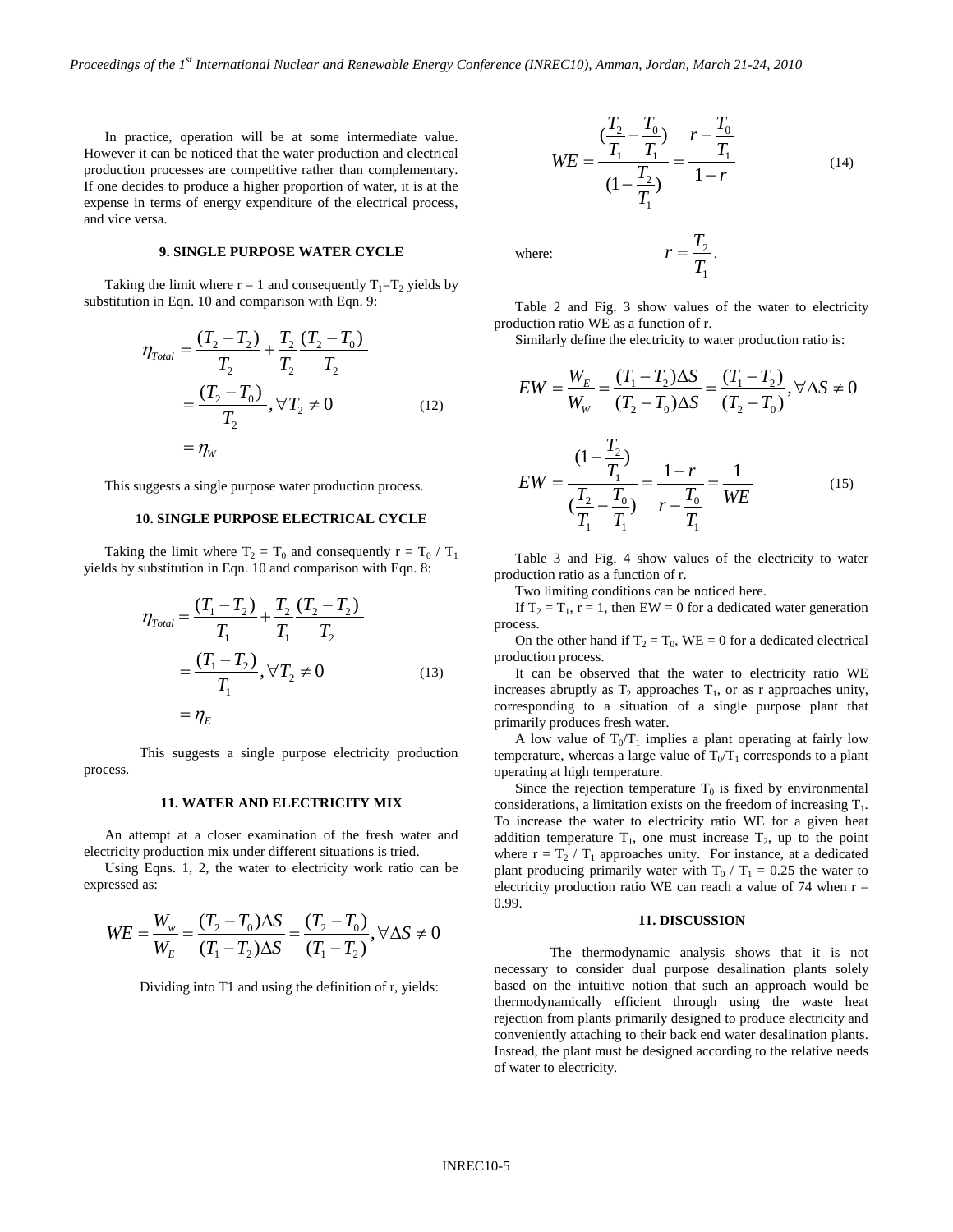| $r = \frac{T_2}{T_1}$ | Water to electricity ratio<br>$WE = \frac{r - \frac{T_0}{T_1}}{1 - r}$ |                          |                          |  |
|-----------------------|------------------------------------------------------------------------|--------------------------|--------------------------|--|
|                       | $\frac{T_0}{T_1}$ = 0.25                                               | $\frac{T_0}{T_1}$ = 0.50 | $\frac{T_0}{T_1}$ = 0.75 |  |
| 0.25                  | 0.00                                                                   |                          |                          |  |
| 0.30                  | 0.07                                                                   |                          |                          |  |
| 0.35                  | 0.15                                                                   |                          |                          |  |
| 0.40                  | 0.25                                                                   |                          |                          |  |
| 0.45                  | 0.36                                                                   |                          |                          |  |
| 0.50                  | 0.50                                                                   | 0.00                     |                          |  |
| 0.55                  | 0.67                                                                   | 0.11                     |                          |  |
| 0.60                  | 0.88                                                                   | 0.25                     |                          |  |
| 0.65                  | 1.14                                                                   | 0.43                     |                          |  |
| 0.70                  | 1.50                                                                   | 0.67                     |                          |  |
| 0.75                  | 2.00                                                                   | 1.00                     | 0.00                     |  |
| 0.80                  | 2.75                                                                   | 1.50                     | 0.25                     |  |
| 0.85                  | 4.00                                                                   | 2.33                     | 0.67                     |  |
| 0.90                  | 6.50                                                                   | 4.00                     | 1.50                     |  |
| 0.95                  | 14.0                                                                   | 9.00                     | 4.00                     |  |
| 0.96                  | 17.75                                                                  | 11.50                    | 5.25                     |  |
| 0.97                  | 24.00                                                                  | 15.67                    | 7.33                     |  |
| 0.98                  | 36.50                                                                  | 24.00                    | 11.5                     |  |
| 0.99                  | 74.00                                                                  | 49.00                    | 24.0                     |  |

Table 2. Water to electricity ratio WE as a function of  $r = T_2/T_1$  for different values of  $T_0/T_1$ .



Figure 3. Water to electricity ratio WE as a function of r for different values of  $T_0/T_1$ .

The water production process and the electricity production process are thermodynamically competitive rather than complementary from a Carnot cycle efficiency perspective. As the water cycle's efficiency increases, the electrical cycle's efficiency decreases; and vice versa.

Higher efficiencies of either process can be attained by rejecting the heat at the same ambient temperature  $T_0$ . This suggests the need for a close examination of the water and electricity production mix at the design stage of both the power source such as a nuclear reactor, and the chosen desalination plant [10]. A desalination plant cannot just be fitted to the existing design of a power source (Fig. 5).

Considering experience based upon operating nuclear power plants limits the transition temperature  $T_2$  to 250 °F. For electricity production, the heat rejection temperature  $T_0$  cannot approach greatly lower sink temperatures without an increase in cost associated with adding additional turbine stages. Similarly, increasing the water production efficiency by decreasing  $T_0$  would require an increasing number of desalination stages.

In order to control scale formation in the distillation process the brine temperature will be based on the pressure under which the distillation process receives the process steam from the reactor. This pressure ranges from 0.37 MPa to 4.00 kPa.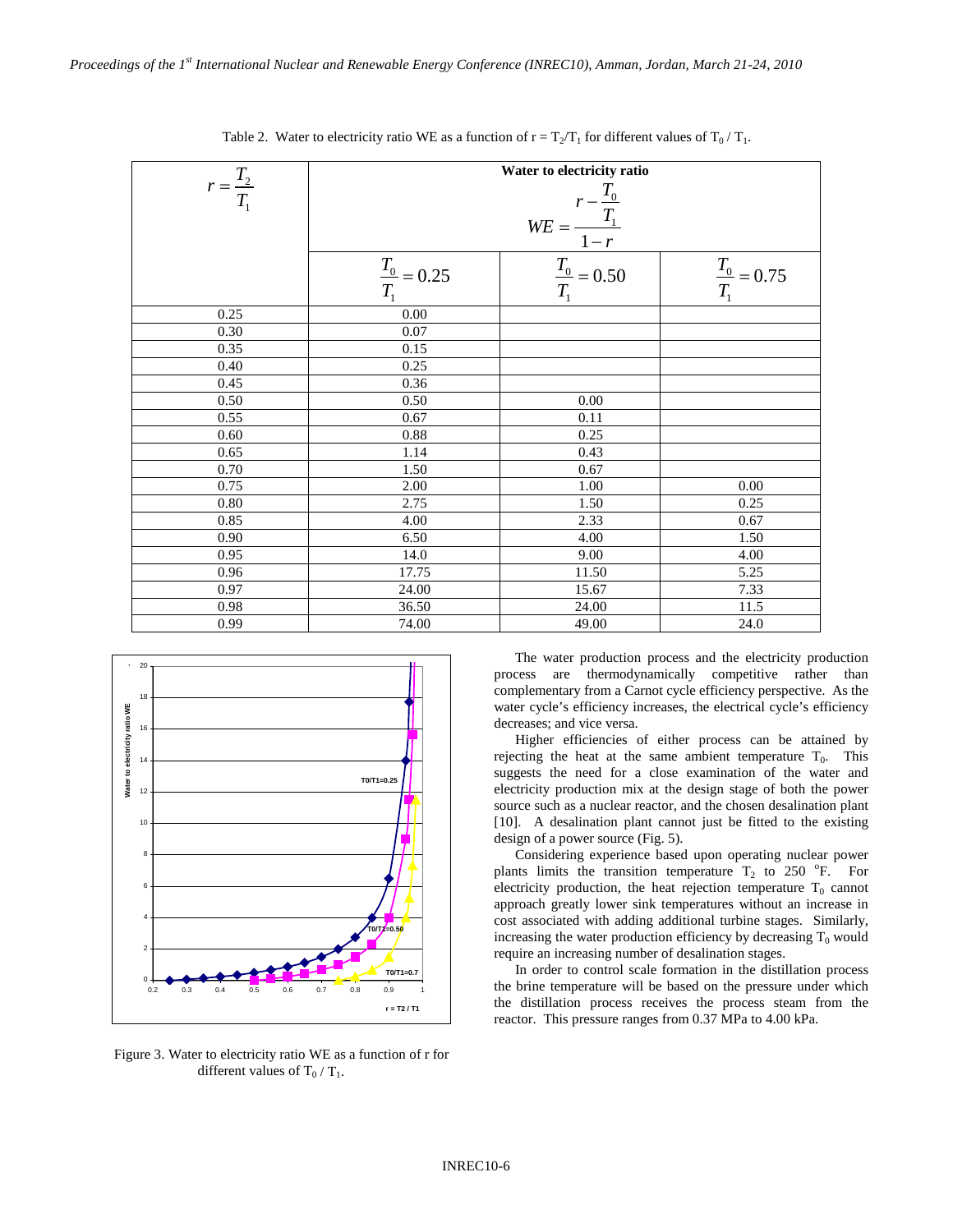|                       | Water to electricity ratio               | Electricity to water ratio               |
|-----------------------|------------------------------------------|------------------------------------------|
| $r = \frac{T_2}{T_1}$ | $WE = \frac{r - \frac{T_0}{T_1}}{1 - r}$ | $EW = \frac{1 - r}{r - \frac{T_0}{T_1}}$ |
| 0.25                  | 0.00                                     |                                          |
| 0.30                  | 0.07                                     | 14.29                                    |
| 0.35                  | 0.15                                     | 6.67                                     |
| 0.40                  | 0.25                                     | 4.00                                     |
| 0.45                  | 0.36                                     | 2.78                                     |
| 0.50                  | 0.50                                     | 2.00                                     |
| 0.55                  | 0.67                                     | 1.49                                     |
| 0.60                  | 0.88                                     | 1.14                                     |
| 0.65                  | 1.14                                     | 0.88                                     |
| 0.70                  | 1.50                                     | 0.67                                     |
| 0.75                  | 2.00                                     | 0.50                                     |
| 0.80                  | 2.75                                     | 0.36                                     |
| 0.85                  | 4.00                                     | 0.25                                     |
| 0.90                  | 6.50                                     | 0.15                                     |
| 0.95                  | 14.0                                     | 0.07                                     |
| 0.96                  | 17.75                                    | 0.06                                     |
| 0.97                  | 24.00                                    | 0.04                                     |
| 0.98                  | 36.50                                    | 0.03                                     |
| 0.99                  | 74.00                                    | 0.01                                     |

Table 3. Water to electricity ratio WE and electricity to water ratio as a function of  $r = T_2/T_1$  for  $T_0/T_1 = 0.25$ .



Figure 4. Water to electricity ratio WE and electricity to water ratio EW as a function of  $r = T_2 / T_1$ , for  $T_0 / T_1 = 0.25$ .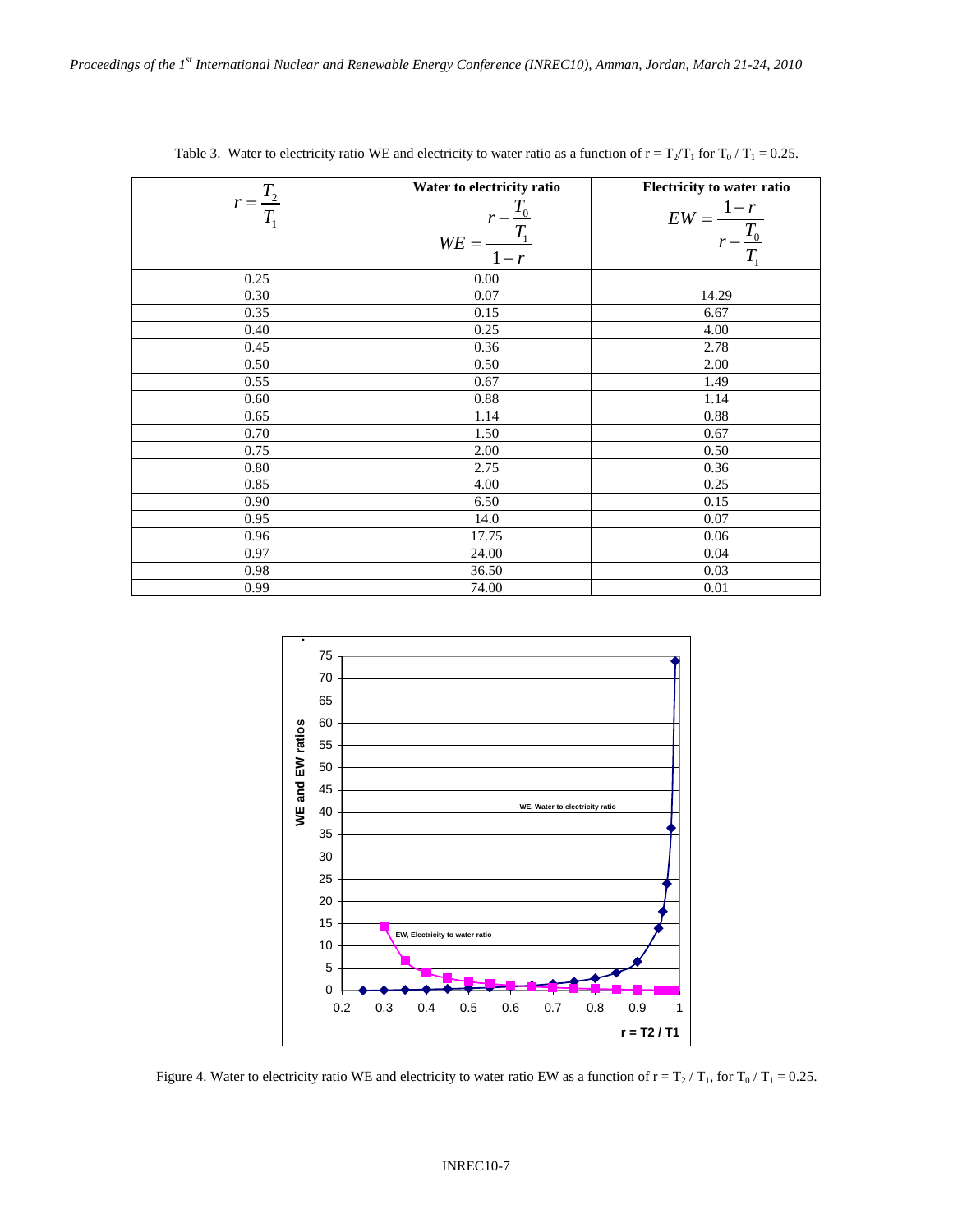

Figure 5. Configuration of dual purpose plant with an electrical power only section with a condensing turbine and an electrical and water section with a backpressure turbine.



Figure 6. Low temperature single purpose producing  $100 \times 10^6$  gpd of fresh water.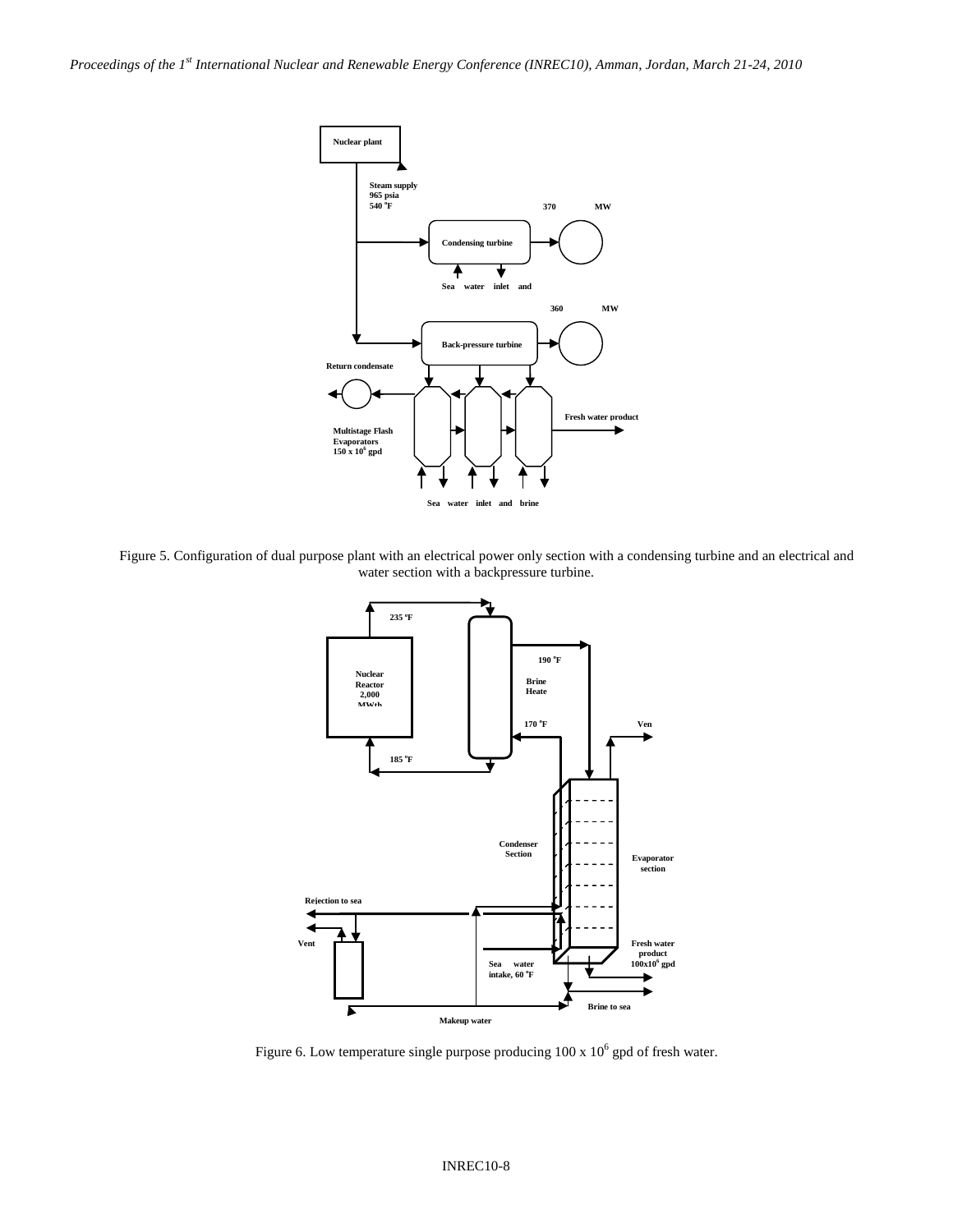| <b>Nuclear Island</b>   |                   | <b>Desalinatiom Island</b>                        |                                       |
|-------------------------|-------------------|---------------------------------------------------|---------------------------------------|
| Power                   | 2,130 MWth        | Water production                                  | $100 \times 10^6$ gpd                 |
| Fuel                    | Natural U, $UO2$  | Evaporators                                       | Controlled flash                      |
|                         |                   |                                                   | evaporation                           |
| Cladding                | Al                | Number of evaporators                             | 28                                    |
| Moderator/coolant       | D <sub>2</sub> O  | Vertical stages per<br>evaporator                 | 10                                    |
| Average fuel burnup     | 6.000 MWd/tonne U | Number of brine heaters                           | 14                                    |
| Core fuel inventory     | 142 t $UO2$       | Heat transfer surface per<br>brine heat exchanger | $63,500 \text{ ft}^2$                 |
| Reactor vessel material | $\mathbf{A}$      | Performance ratio                                 | 4.76 lbs water/ $1,000$<br><b>BTU</b> |
| Vessel height           | 37 <sub>ft</sub>  | Evaporator height                                 | 40 ft                                 |
| Vessel diameter         | 37 <sub>ft</sub>  | Evaporator width                                  | $20$ ft                               |
| <b>Vessel thickness</b> | $2.5$ in          | Evaporator length                                 | $2.5$ in                              |
| Core height             | $22$ ft           | Evaporator material                               | Copper-Nickel                         |
| Core diameter           | $22$ ft           |                                                   |                                       |
| Coolant flow            | 72.8 $x10^3$ gpm  |                                                   |                                       |
| Primary coolant pumps   | 4                 | Sea water intake<br>temperature                   | $60^{\circ}F$                         |
| Core inlet temperature  | $185^{\circ}$ F   | Brine heater outlet<br>temperature                | $190\text{°F}$                        |
| Core outlet temperature | 235 °F            | Brine heater inlet<br>temperature                 | $170^{\circ}$ F                       |
| Moderator inventory     | $1.33x10^{6}$ lb  |                                                   |                                       |
| Coolant loss            | $26,000$ lb/yr    |                                                   |                                       |

Table 4. Technical characteristics of a single purpose nuclear desalination plant [11].



Figure 7. High temperature single purpose desalination plant configuration.